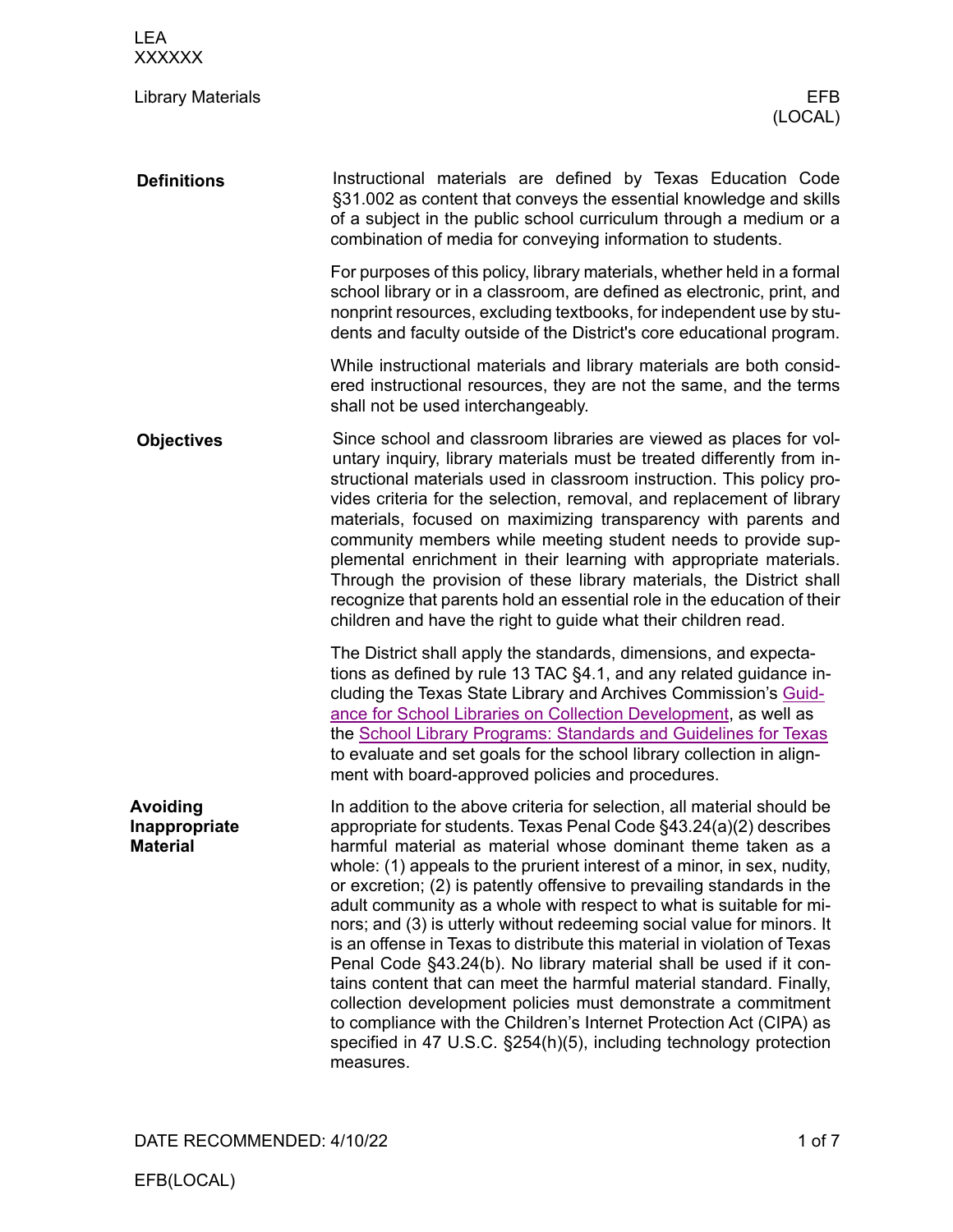| <b>LEA</b><br><b>XXXXXX</b>                   |                                                                                                                                                                                                                                                                                                                                                                                                                                                                                                                                                                                                                                                                                                                    |
|-----------------------------------------------|--------------------------------------------------------------------------------------------------------------------------------------------------------------------------------------------------------------------------------------------------------------------------------------------------------------------------------------------------------------------------------------------------------------------------------------------------------------------------------------------------------------------------------------------------------------------------------------------------------------------------------------------------------------------------------------------------------------------|
| <b>Library Materials</b>                      | EFB.<br>(LOCAL)                                                                                                                                                                                                                                                                                                                                                                                                                                                                                                                                                                                                                                                                                                    |
| <b>Responsibility for</b><br><b>Selection</b> | The legal responsibility for the purchase of all library materials is<br>vested in the Board. The board will provide final approval for all<br>new materials added to the library. Recommendations for new ma-<br>terial and reorders of existing materials shall be made by the dis-<br>trict-level library supervisor or similar administrator designated by<br>the Superintendent. This individual, with the assistance of other<br>school personnel, shall discharge this obligation consistent with the<br>Board's adopted selection criteria and procedures.                                                                                                                                                 |
| <b>Criteria for Selection</b>                 | The district-level library supervisor or designated administrator<br>shall work cooperatively with library staff, faculty, and the admin-<br>istration to interpret and guide the application of this policy in mak-<br>ing selections. To ensure parental engagement, the District shall<br>make the selection process of library materials readily available for<br>parental review, with a list of all library materials posted on-line on<br>the district's website, and the content of all materials available for<br>direct review during reasonable hours specified for such review.                                                                                                                        |
|                                               | Each item selected shall:                                                                                                                                                                                                                                                                                                                                                                                                                                                                                                                                                                                                                                                                                          |
|                                               | 1. Support and enrich the curriculum and/or students' per-<br>sonal interests and learning;<br>2. Meet high standards in literary, artistic, and aesthetic qual-<br>ity; technical aspects; and physical format;<br>3. Be appropriate for the subject area and for the age, intel-<br>lectual development, and ability level of the students for<br>whom the materials are selected;<br>4. For non-fiction resources, incorporate accurate and authen-<br>tic factual content from authoritative sources;<br>5. Earn favorable reviews in standard reviewing sources<br>and/or favorable recommendations based on preview and<br>examination of materials by professional personnel;<br>6. Balance cost with need. |
|                                               | In addition to the above criteria, fiction, narrative nonfiction (mem-<br>oirs and biographies), and graphic novels must each meet the fol-<br>lowing selection criteria, with the District determining that such<br>materials:                                                                                                                                                                                                                                                                                                                                                                                                                                                                                    |
|                                               | 1. Are integral to the instructional program.<br>2. Reflect the interests and needs of the students and faculty.<br>3. Are appropriate for the reading levels and understanding of<br>students.<br>4. Are included because of their literary or artistic value and<br>merit.<br>5. If narrative nonfiction, present information with the greatest<br>degree of accuracy and clarity.                                                                                                                                                                                                                                                                                                                               |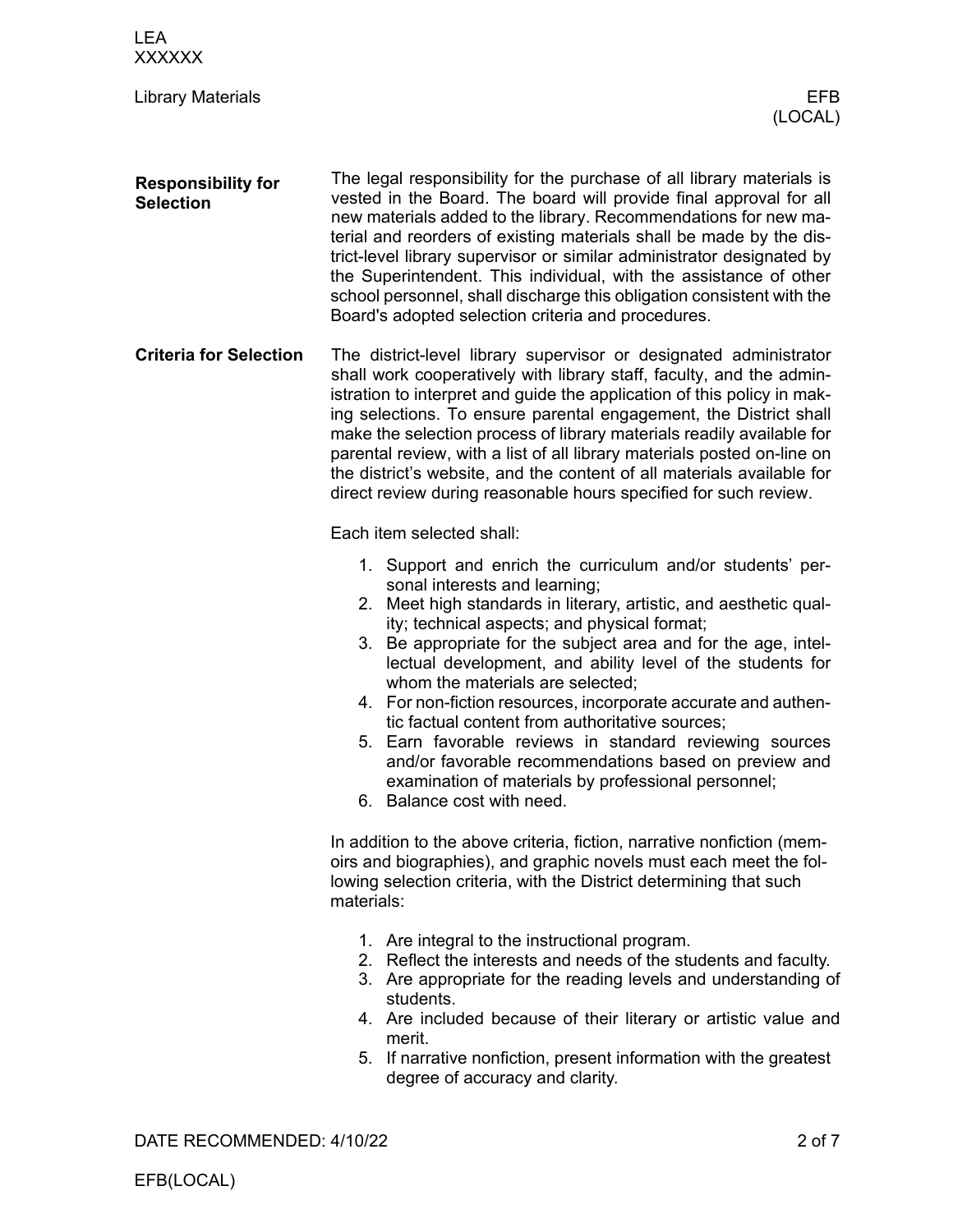| <b>LEA</b><br><b>XXXXXX</b>             |                                                                                                                                                                                                                                                                                                                                                                                                                                                                                                                                                                                                                                                                                     |
|-----------------------------------------|-------------------------------------------------------------------------------------------------------------------------------------------------------------------------------------------------------------------------------------------------------------------------------------------------------------------------------------------------------------------------------------------------------------------------------------------------------------------------------------------------------------------------------------------------------------------------------------------------------------------------------------------------------------------------------------|
| <b>Library Materials</b>                | EFB.<br>(LOCAL)                                                                                                                                                                                                                                                                                                                                                                                                                                                                                                                                                                                                                                                                     |
|                                         | Prior to any material being selected for inclusion, a library material<br>shall have been read, reviewed, and recommended for inclusion by<br>the district-level library supervisor or individual(s) designated by<br>that supervisor. If more support and/or resources are needed for<br>this review, the Board may approve the engagement of a coopera-<br>tive of other Texas public schools and rely upon the recommenda-<br>tion of that cooperative.                                                                                                                                                                                                                          |
| <b>Acquisition</b><br><b>Procedures</b> | The district-level Library supervisor or designated administrator<br>shall select material based on their own expertise and solicit rec-<br>ommendations from others. Recommendations for library acquisi-<br>tions shall involve administrators, teachers, other District person-<br>nel, parents, and community representatives, as appropriate.                                                                                                                                                                                                                                                                                                                                  |
|                                         | Selection of materials is an ongoing process that includes the re-<br>moval of collections deemed by the Board or its delegates to be no<br>longer appropriate and the periodic replacement or repair of mate-<br>rials still of educational value.                                                                                                                                                                                                                                                                                                                                                                                                                                 |
|                                         | School library materials orders shall be approved by the District-<br>level library supervisor or designee, for both orders at the district<br>and campus level.                                                                                                                                                                                                                                                                                                                                                                                                                                                                                                                    |
|                                         | When acquiring new library material content not previously ac-<br>quired, the District-level librarian or designee shall submit a list to<br>the Superintendent for inclusion in a board agenda. The Board<br>shall be provided the list at least thirty days prior to action.                                                                                                                                                                                                                                                                                                                                                                                                      |
|                                         | Individual board member review. If any board member questions<br>or desires further information on any title or author, he/she shall<br>contact the Superintendent at least fifteen (15) days before board<br>action. The Superintendent or designee shall then contact the dis-<br>trict-level library supervisor to obtain copies of professional re-<br>views of any library material in question. If so desired, the board<br>member can obtain a copy of the library material from another<br>source.                                                                                                                                                                          |
|                                         | Board action. The order for library materials in its entirety, includ-<br>ing any materials in question by individual board members, shall<br>be presented to the Board following the 30-day review period.<br>Prior to voting, individual Board members shall have an oppor-<br>tunity to present their rationale for desiring to exclude certain<br>books from the order, with amendments to the proposed list con-<br>sidered either as a group or individually, depending on board ac-<br>tion. After Board approval, the final list shall be processed for or-<br>der. As the new materials are received, they shall be checked<br>against a master list of materials ordered. |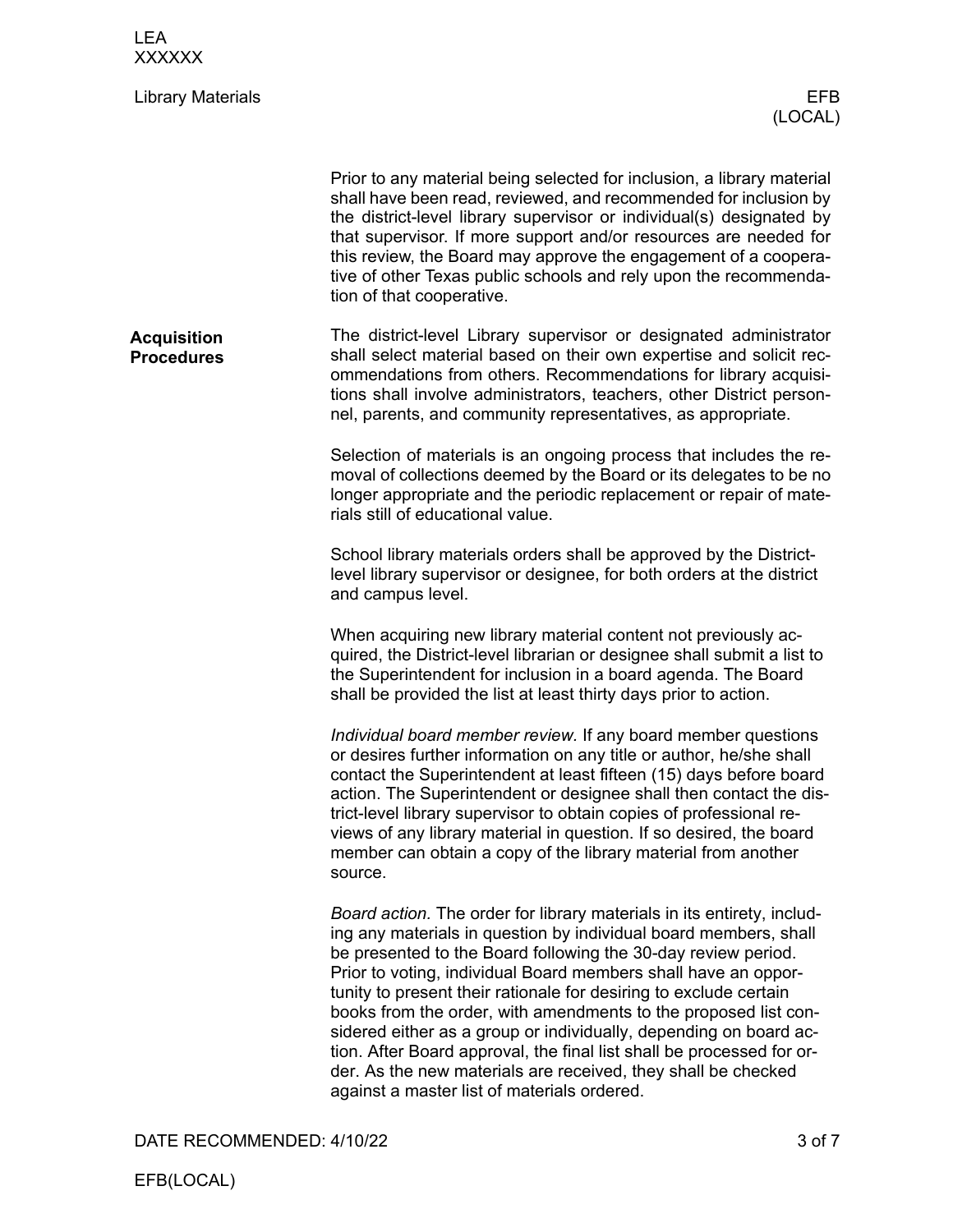## Library Materials EFB

The selection and acquisition of the digital library collection will follow the same policies and procedures as the physical library collection. The district shall ensure that the method by which students access the digital library will allow students only to access age/grade-appropriate content. The curator will apply access levels by consulting the peer-reviewed recommended age group, District librarians, and educators. Access levels shall be applied as:

| Recommended<br>Ages | Grade<br>Span | <b>Content Access</b><br>Level |
|---------------------|---------------|--------------------------------|
| $4 - 10$            | <b>PK-5</b>   | Juvenile                       |
| $11 - 13$           | $6 - 8$       | Middle School                  |
| $14+$               | $9 - 12$      | <b>High School</b>             |
| Adult               | $9 - 12$      | <b>High School</b>             |

*TexQuest digital resources.* [TexQuest](https://texquest.net/welcome/program) is the Texas State Library and Archives Commission's (TSLAC's) electronic instructional resources program for public schools. District participation in Tex-Quest is voluntary. TexQuest is supported by the Texas Legislature and by participation fees paid by school districts and open enrollment charter schools. TSLAC administers all aspects of the TexQuest program and coordinates with districts on the implementation and management of any TexQuest resources the district or school system selects to make available for its students.

TSLAC licenses resources for the TexQuest program following state procurement practices and with opportunities for community input. Professional librarians evaluate resources for inclusion in the program based on the TexQuest Collection Development Policy and actively manage the resulting contracts. Use of any or all TexQuest digital resources and e-books remains a Board decision.

A parent of a District student or any District resident may formally challenge library material used in the District's educational program on the basis of appropriateness. The school receiving a complaint about the appropriateness of a library material shall try to resolve the matter informally through a telephone conference or meeting between the complainant and the school librarian, designated campus administrator, or District-level library supervisor. The conference may also include other necessary staff members as deemed appropriate by district-level library personnel. **Challenge Procedures**

> If the complainant wishes to file a formal request for reconsideration, a copy of the "Request for Reconsideration of Library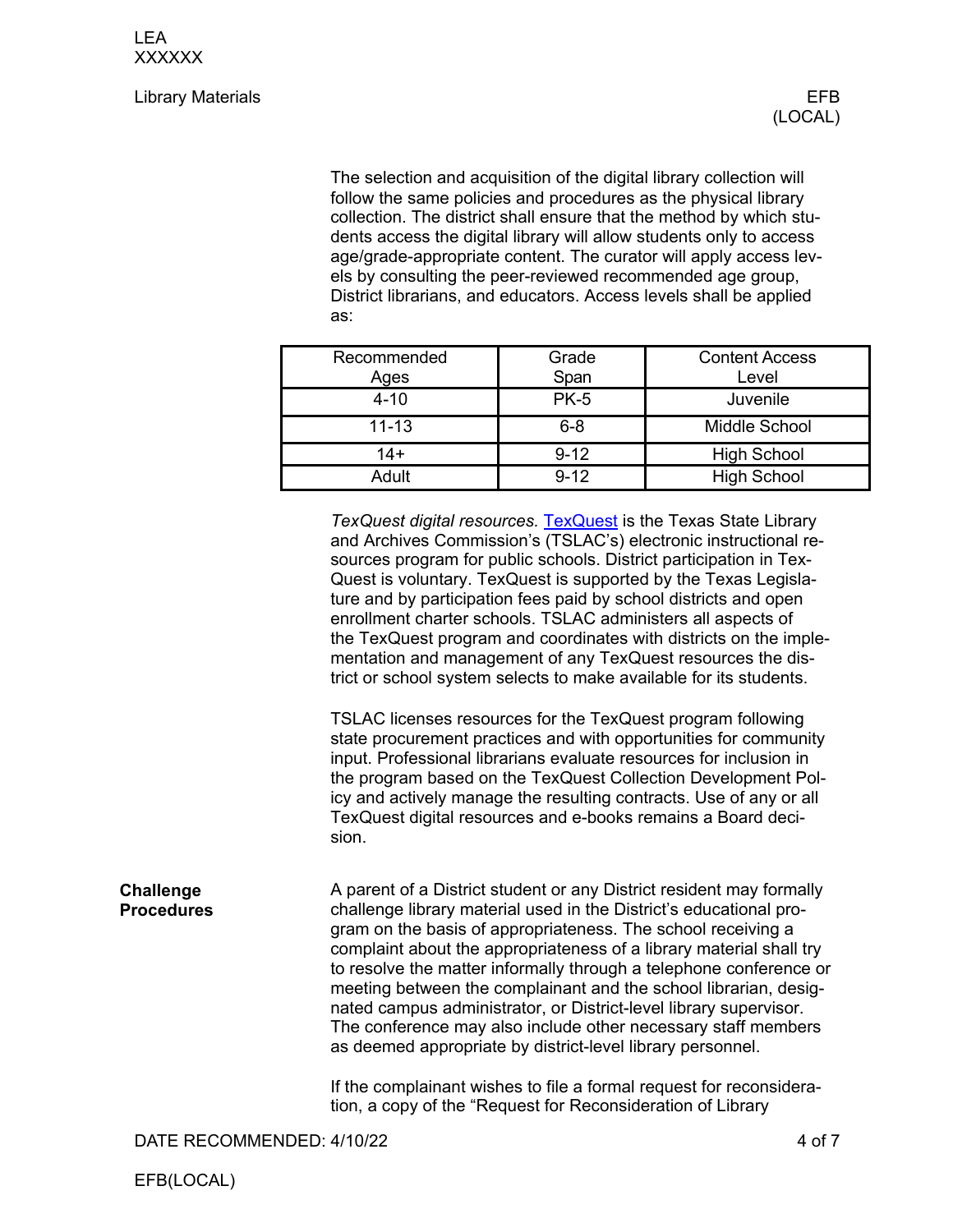LEA XXXXXX

Library Materials EFB

Materials" form shall be provided to the complainant by districtlevel library supervisor or appropriate administrator. The following shall apply:

- 1. All formal concerns regarding library materials shall be submitted on the form provided by the District and shall submit the completed and signed form to district-level library supervisor or designated administrator.
- 2. The District-level library supervisor shall appoint a reconsideration committee within ten business days that shall review the challenged material and determine whether it conforms to the principles of selection set out in this policy.
- 3. The reconsideration committee shall include both district and campus-level professional staff, including at least one member who has experience using the challenged resource with students or is familiar with the content of the challenged material, and two parents of students. The Superintendent or designee shall chair the committee.
- 4. The total voting committee membership shall be an uneven number. The complainant will not be a member of the committee, but the complainant's written submission will be thoughtfully considered by the committee.
- 5. Prior to the committee meeting, each committee member will read a copy of the library material in question.
- 6. All committee members shall review the submitted written concern.
- 7. The committee will review all items on the Checklist for Reconsideration of Library Materials.
- 8. After working through the checklist for reconsideration of library materials and any deliberations the committee feels necessary, committee members will vote on the disposition of the library material being considered.

The major criterion for the final decision on challenged library material is the appropriateness of the resource for its intended educational use. The plurality opinion in *Bd. of Educ. v. Pico*, 457 U.S. 853 (1982) uses the standard that no challenged instructional resource shall be removed solely because of the ideas expressed therein. The opinion allows the removal of materials because they are pervasively vulgar or based upon the lack of educational suitability of the library material. Further, making a determination of appropriateness will include a review of and compliance with 47 U.S.C. §254(h)(5), Texas Penal Code §43.24(a)(2), and Texas Penal Code §43.24(b).

When the committee has reached a decision, the appropriate District-level administrator shall notify the complainant. The decision shall be in written form, dated, and provided to the complainant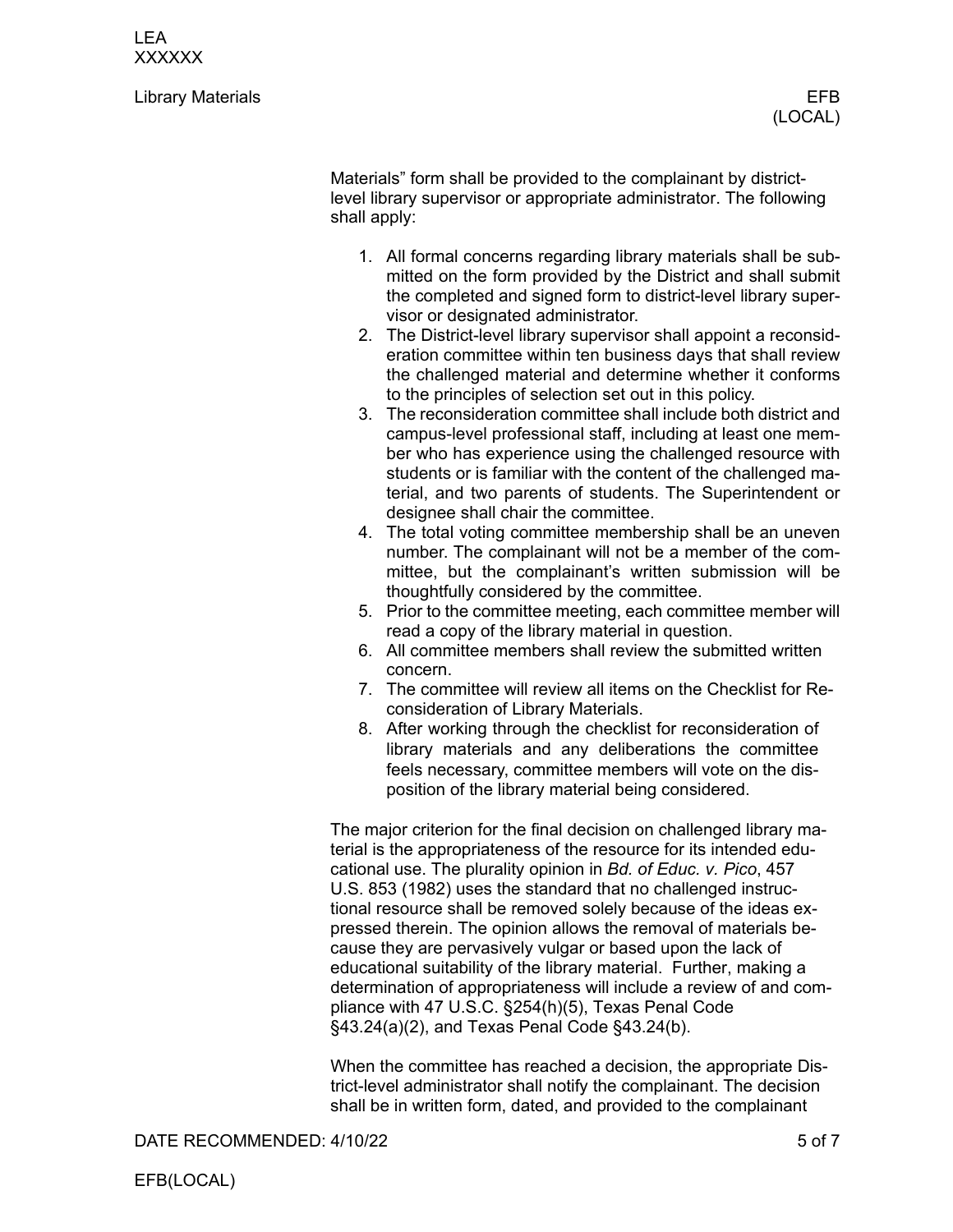| <b>LEA</b><br><b>XXXXXX</b>                    |                                                                                                                                                                                                                                                                                                                                                                                                                                                                                                                                                                                                                                                                                                                         |
|------------------------------------------------|-------------------------------------------------------------------------------------------------------------------------------------------------------------------------------------------------------------------------------------------------------------------------------------------------------------------------------------------------------------------------------------------------------------------------------------------------------------------------------------------------------------------------------------------------------------------------------------------------------------------------------------------------------------------------------------------------------------------------|
| <b>Library Materials</b>                       | <b>EFB</b><br>(LOCAL)                                                                                                                                                                                                                                                                                                                                                                                                                                                                                                                                                                                                                                                                                                   |
|                                                | within ten (10) District business days of the committee's meeting.<br>All other appropriate staff members will be informed of the recon-<br>sideration and the outcome.                                                                                                                                                                                                                                                                                                                                                                                                                                                                                                                                                 |
|                                                | A specific library material that completes the formal challenge pro-<br>cess and remains in the library will not be reconsidered within one<br>year of final determination, and any material removed will not be<br>eligible for consideration to be added again for at least 10 years.<br>The district shall verify previous decisions prior to convening a re-<br>consideration committee.                                                                                                                                                                                                                                                                                                                            |
|                                                | As noted above, TSLAC administers all aspects of the TexQuest<br>program and has adopted policies for the selection and manage-<br>ment of TexQuest resources. Challenges to material provided<br>through the program would follow the TSLAC TexQuest Content<br>review process.                                                                                                                                                                                                                                                                                                                                                                                                                                        |
|                                                | Appeal of Reconsideration Committee. The complainant may ap-<br>peal the decision of the reconsideration committee by filing the<br>appropriate district grievance form (FNG or GF).                                                                                                                                                                                                                                                                                                                                                                                                                                                                                                                                    |
| <b>Opportunity for</b><br><b>Parent Review</b> | In recognizing that parents hold an essential role in the education<br>of their children and have the right to guide what their children read,<br>each library shall maintain a printed list of materials onsite and on<br>the school library website that shows what has been selected as<br>well as what is slated for acquisition. The Superintendent, or des-<br>ignated District-level administrator, will offer a "Parent Preview" at<br>least ten days before books are to be placed on the shelves, once<br>in the fall and once in the spring. Audio-visual materials are to be<br>made available to parents for in-person review, upon request, on<br>the same basis as printed materials are made available. |
| <b>Other Parental</b><br><b>Considerations</b> | In school libraries, students are afforded the opportunity to self-<br>select texts as part of literacy development. While librarians are<br>trained in selecting materials in accordance with Board policy and<br>the outlined selection criteria and may provide guidance to stu-<br>dents in selecting texts, the ultimate determination of appropriate-<br>ness lies with the student and parent.                                                                                                                                                                                                                                                                                                                   |
|                                                | School librarians, or designated campus administrators, are to en-<br>courage parents to share any considerations regarding their stu-<br>dents' book selections. Parents may contact the campus librarian<br>directly and/or complete an online form for library book opt-out de-<br>cisions. School librarians will accommodate individual requests by<br>parents, within reason, which may include restricting specific titles<br>or books.                                                                                                                                                                                                                                                                          |